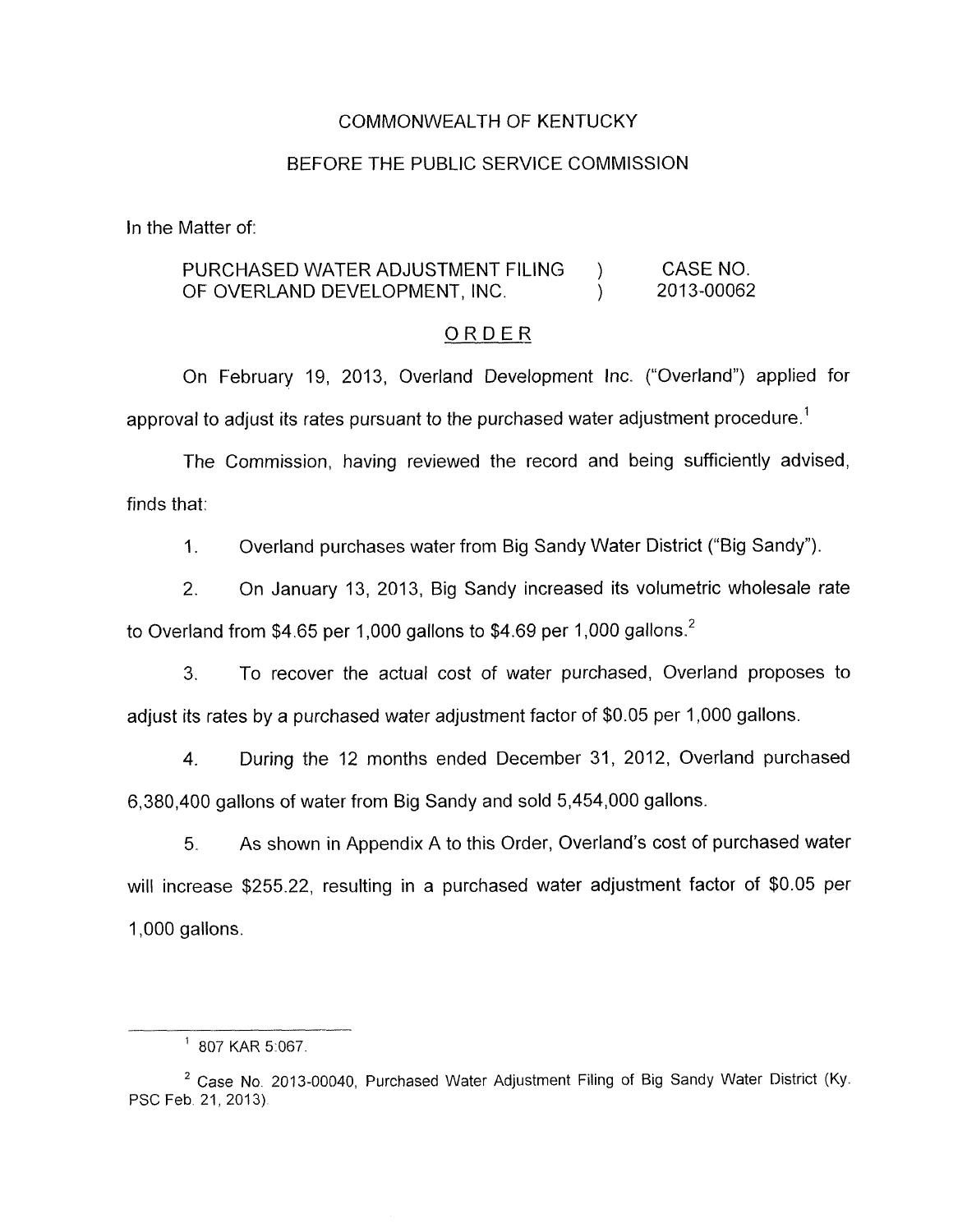6. The proposed purchased water adjustment factor of \$0.05 per 1,000 gallons is fair, just, and reasonable and should be approved.

*7.* Overland's proposed rates, which are set forth in Appendix B to this Order, are fair, just, and reasonable and should be approved for service rendered on and after April 1, 2013.

8. Overland proposes to place its proposed rates into effect April 1, 2013.

IT IS THEREFORE ORDERED that:

1. Overland's proposed rates, as set forth in Appendix B to this Order, are approved for service rendered on and after April 1, 2013.

2. The purchased water adjustment factor of \$0.05 per 1,000 gallons is approved.

**3.** Within 20 days of the date of this Order, Overland shall file with the Commission, using the Commission's Electronic Tariff Filing System, a tariff sheet reflecting the approved rates and signed by an authorized utility representative.

By the Commission

**ENTERED** MAR 1 9 2013 ICKY PUBLIC COMMISSION

 $\bigcap$ **ATTE** Exec *Offector* 

Case No. 2013-00062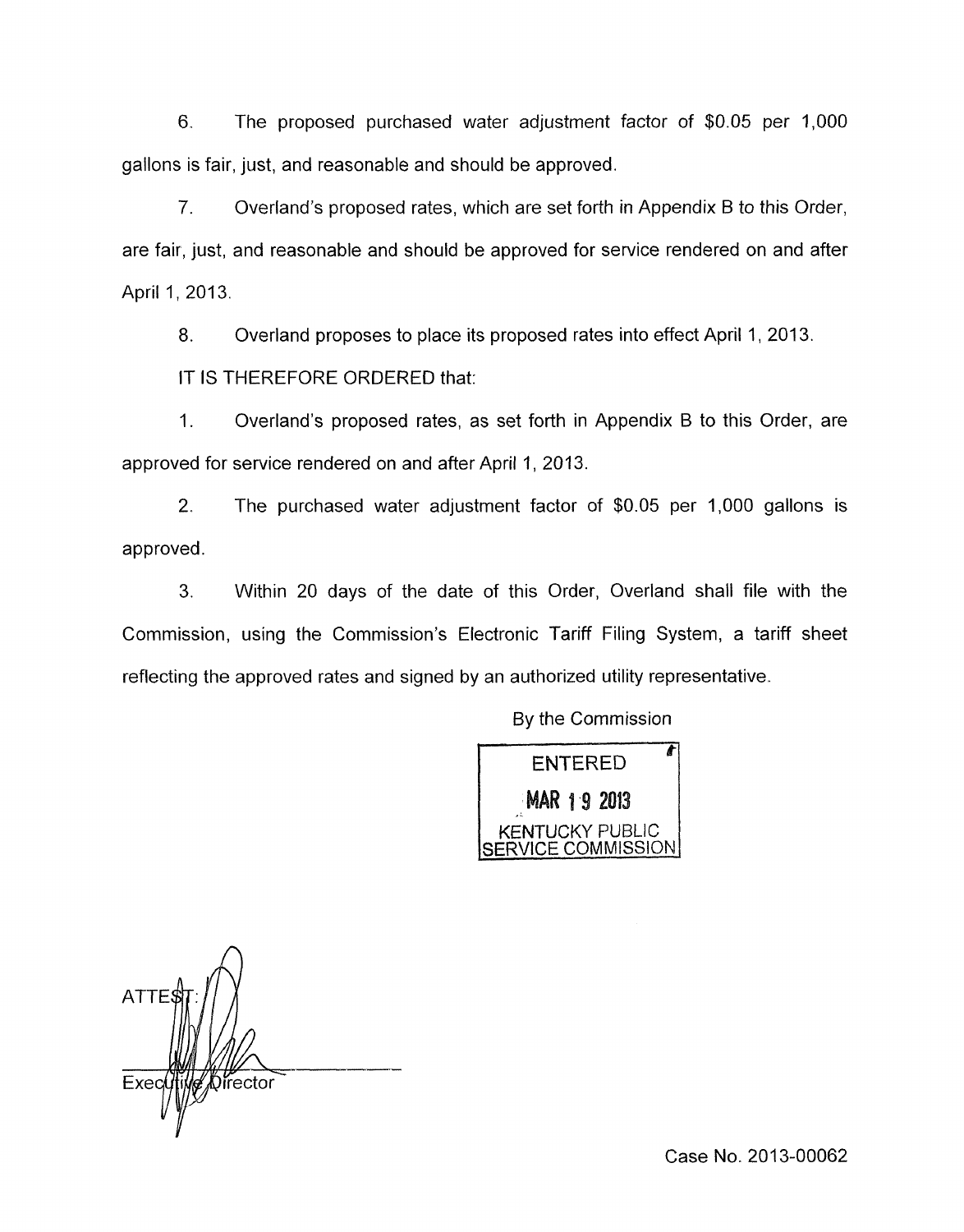# APPENDIX A

# APPENDIX TO AN ORDER OF THE KENTUCKY PUBLIC SERVICE COMMISSION IN CASE NO. 2013-00062 DATED MAR 1 9 2013

|                                                                           | New Rate                                 | <b>Base Rate</b>                         |
|---------------------------------------------------------------------------|------------------------------------------|------------------------------------------|
| <b>Big Sandy</b><br><b>Purchases in Gallons</b><br><b>Volumetric Rate</b> | 6,380,400<br>\$4.69/1,000<br>\$29,924.08 | 6,380,400<br>\$4.65/1,000<br>\$29,668.86 |
| Increased Water Cost \$255.22                                             |                                          |                                          |
| <b>Increased Water Cost</b><br>Divided by Gallons Sold/1000               |                                          | \$255.22<br>5,454,000<br>.047            |

Purchased Water Adjustment Factor \$0.05 per 1,000 gallons

.047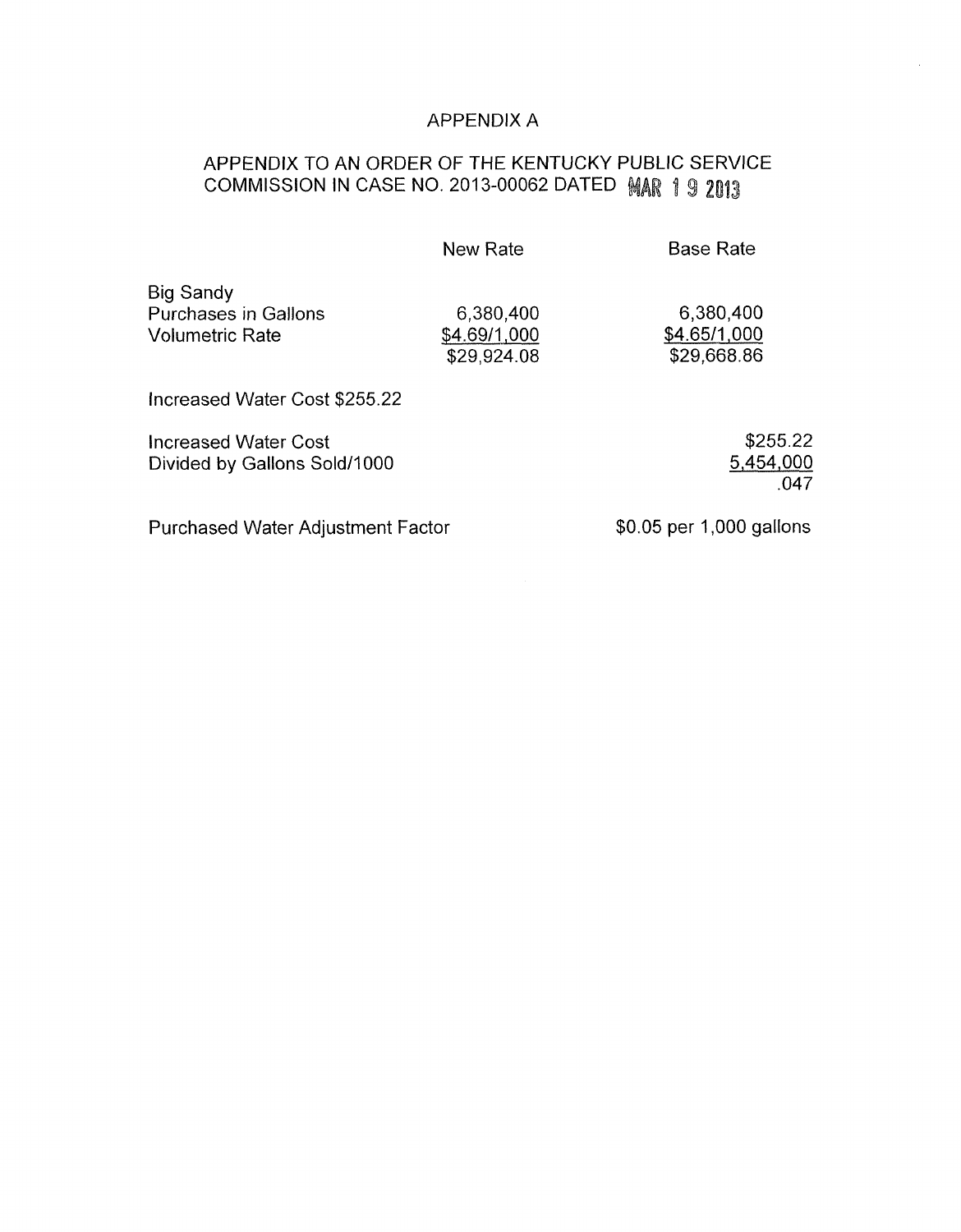## APPENDIX B

## APPENDIX TO AN ORDER OF THE KENTUCKY PUBLIC SERVICE COMMISSION IN CASE NO. 2013-00062 DATED MAR 1 9 2013

The following rates and charges are prescribed for customers in the area served by Overland Development Inc. All other rates and charges not specifically mentioned herein shall remain the same as those in effect under authority of the Commission prior to the effective date of this Order.

### Monthly Water Rates

|  | First 2,000 Gallons | \$24.46 Minimum Bill      |
|--|---------------------|---------------------------|
|  | Next 8,000 Gallons  | \$ 9.50 Per 1,000 Gallons |
|  | Next 20,000 Gallons | \$7.72 Per 1,000 Gallons  |
|  | Next 20,000 Gallons | \$ 6.78 Per 1,000 Gallons |
|  | Over 50,000 Gallons | \$ 5.88 Per 1,000 Gallons |